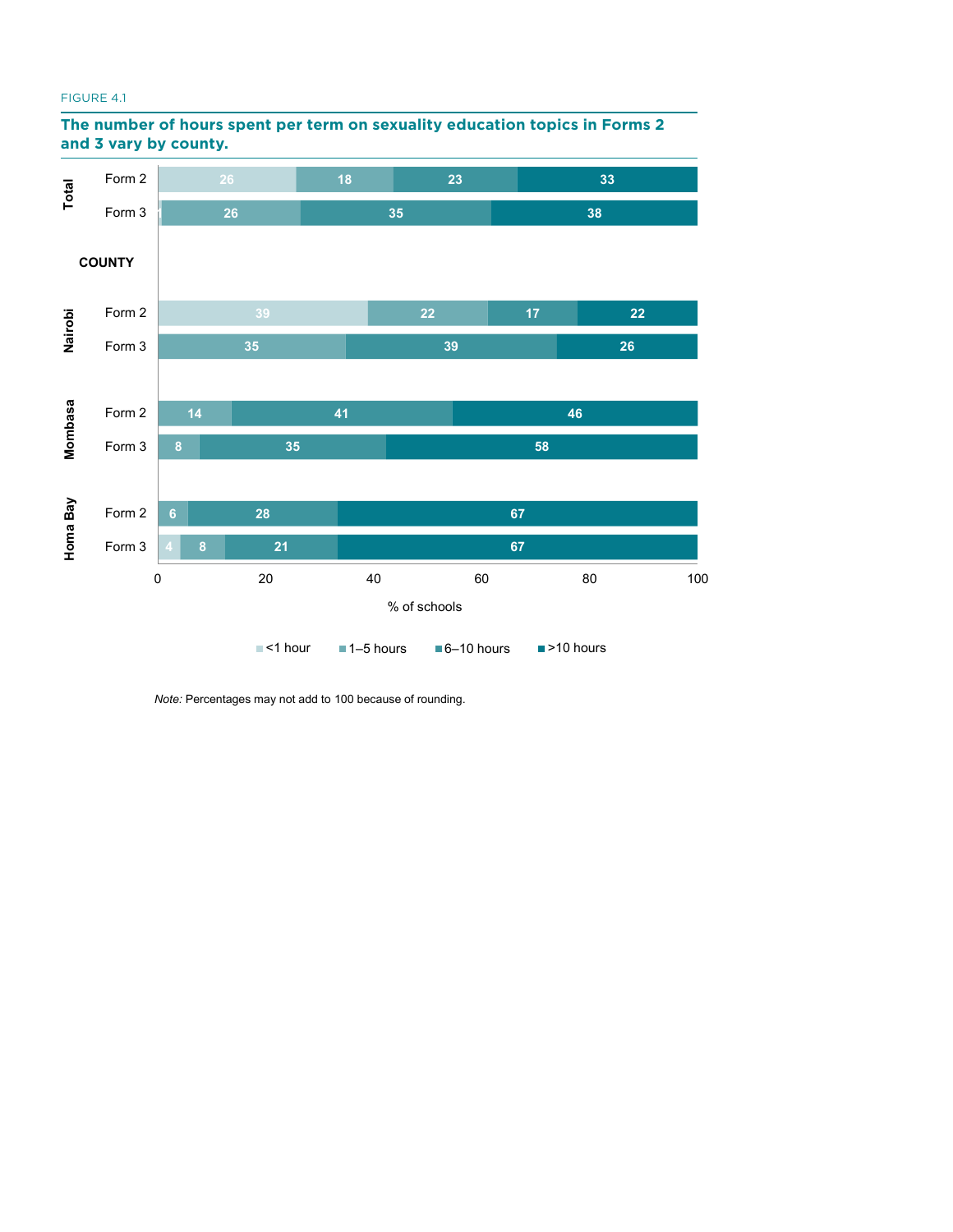# **topics as part of life skills and biology classes.** FIGURE 4.2



### **Most students learn about sexuality education topics as part of life skills and biology classes.**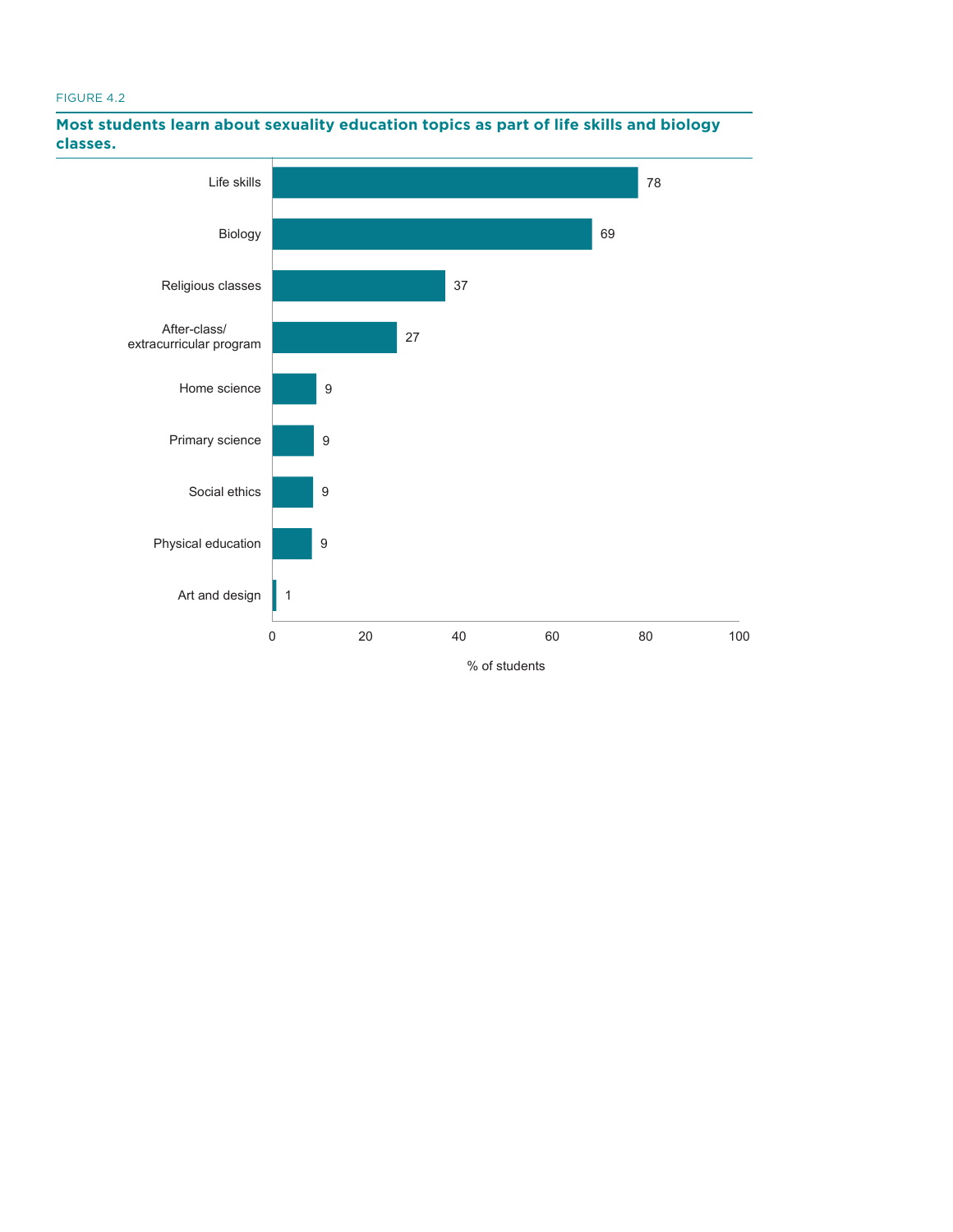# **Schools teach sexuality education at various levels of comprehensiveness, with less certain topic categories. overall focus on certain topic categories.**

**FIGURE 4.3. Schools teach sexuality education at various** 

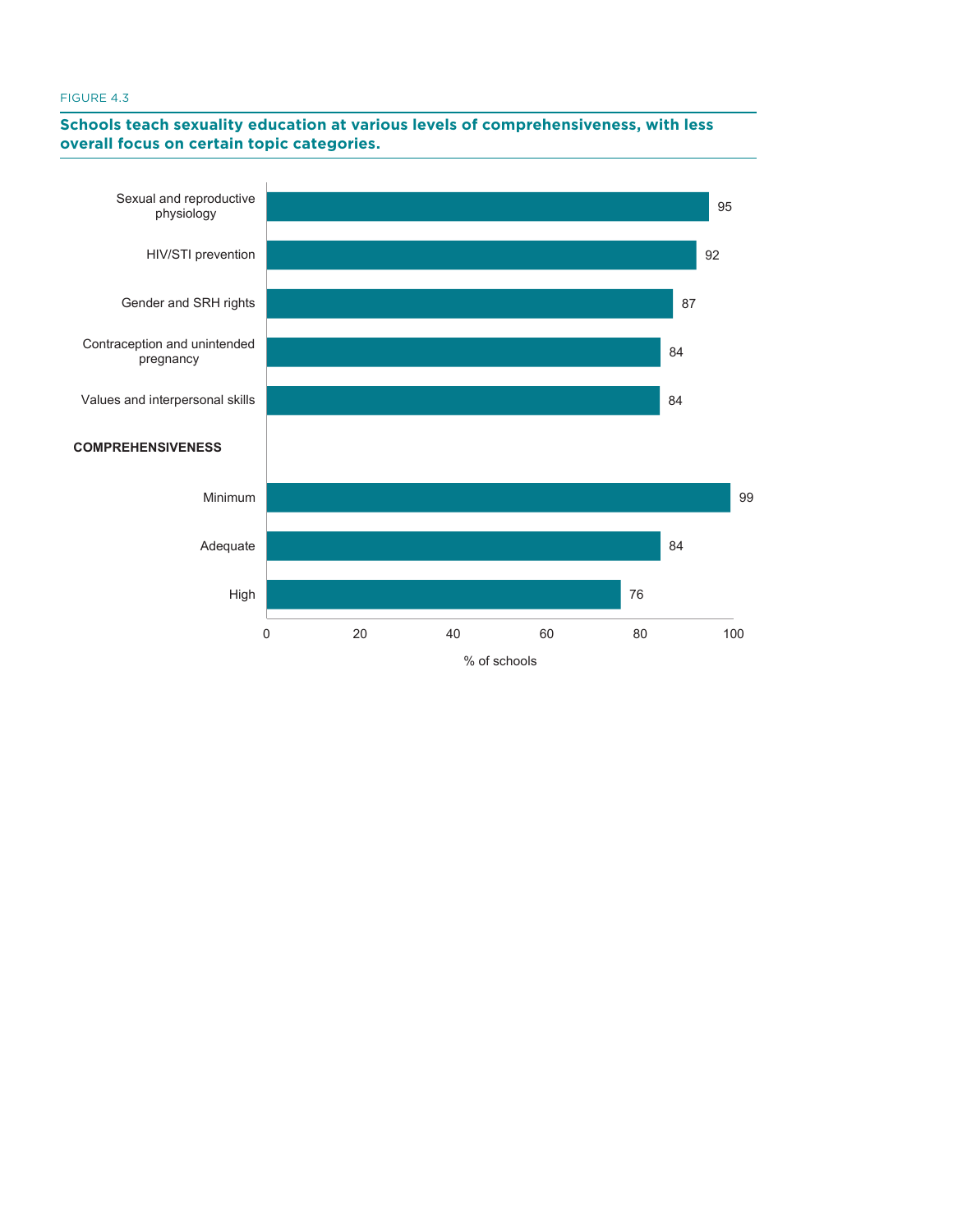# **FIGURE 4.4. Students are less likely to learn about topics**  Students are less likely to learn about topics regarding contraception and unintended<br>pregnancy than topics in other othersies

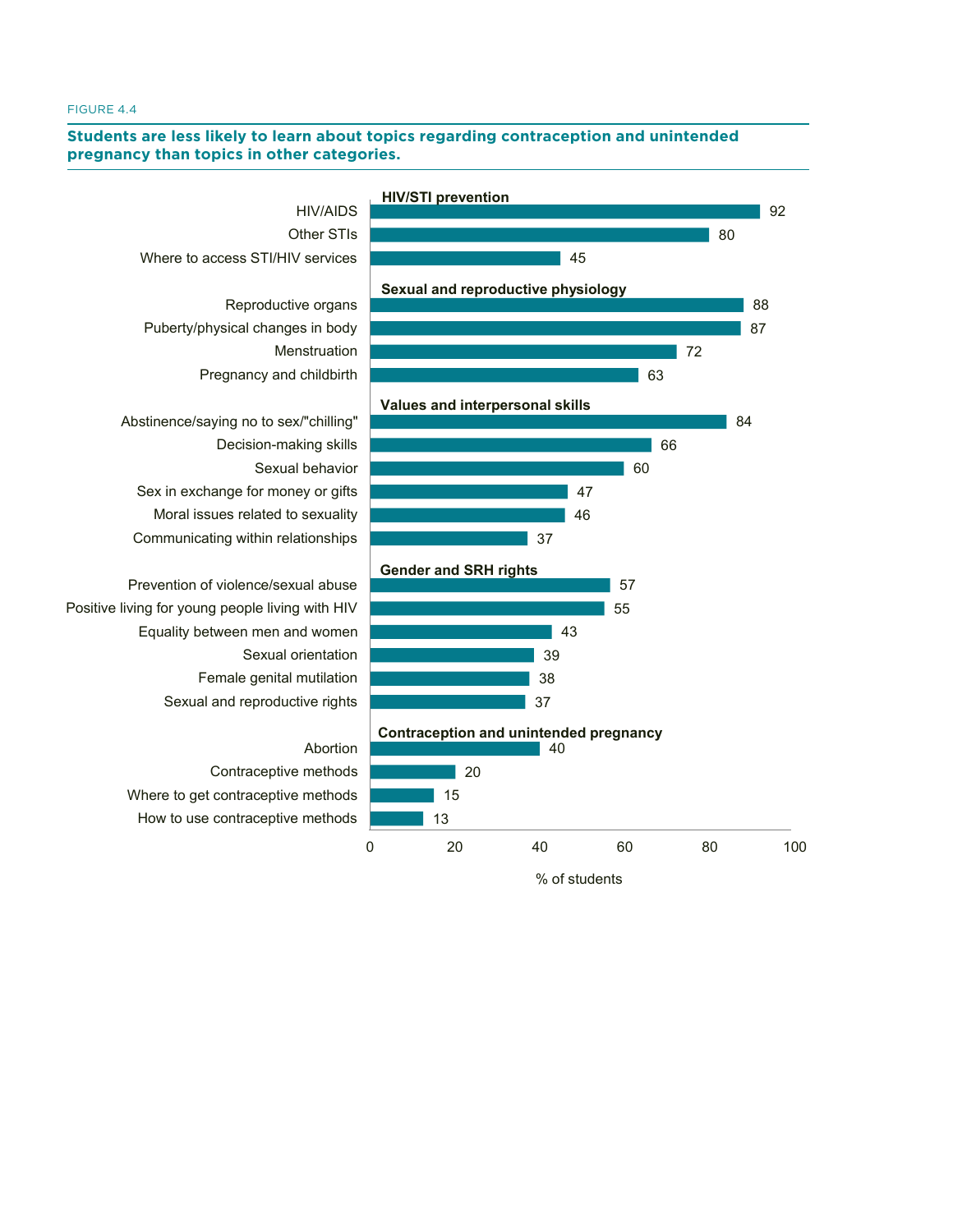# **FIGURE 4.5. There are gaps between student reports of**  There are gaps between student reports of learning a topic and reports of wanting to **state about that topic that topic. learn more about that topic.**



■ Students who want to learn more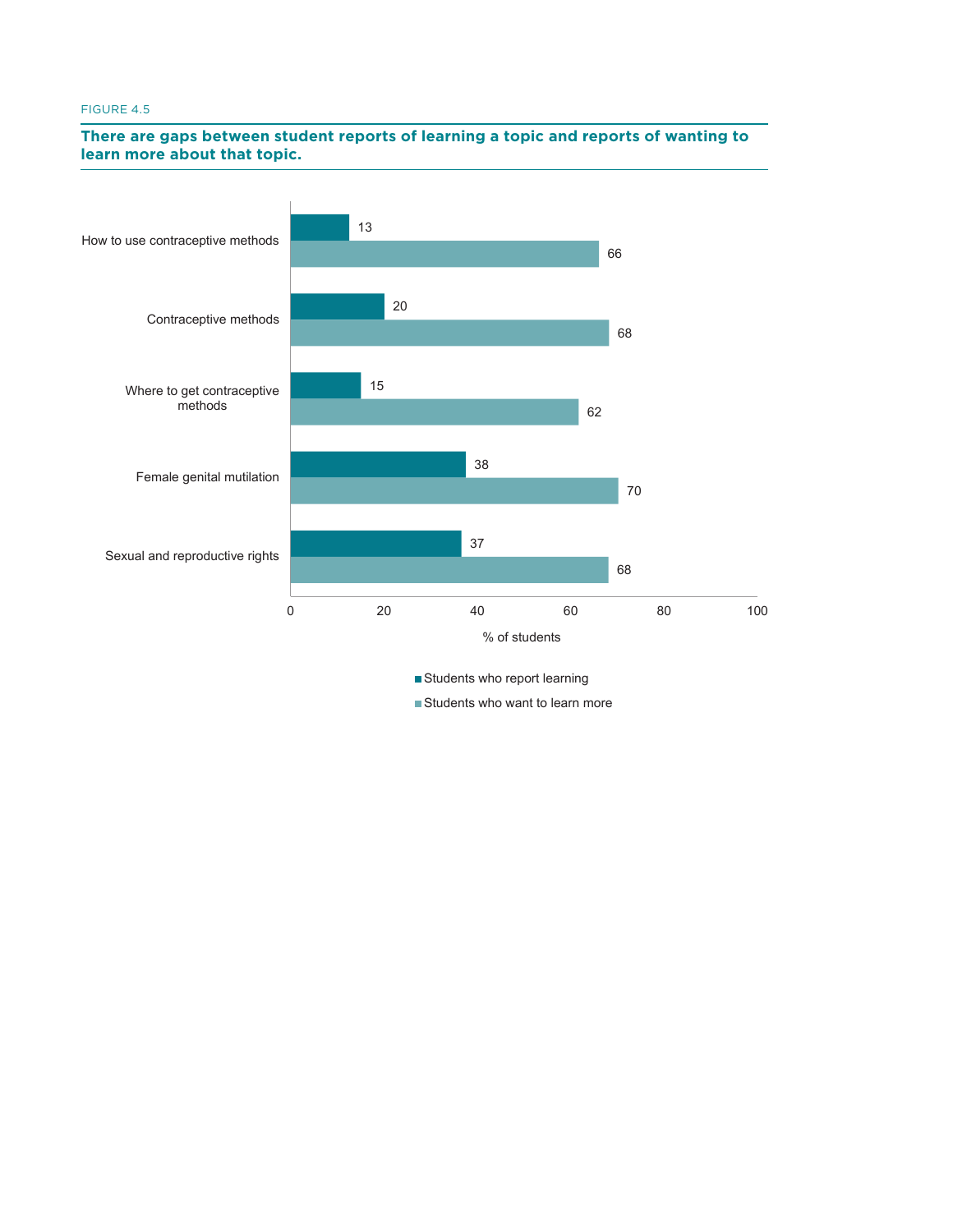

#### FIGURE 4.7



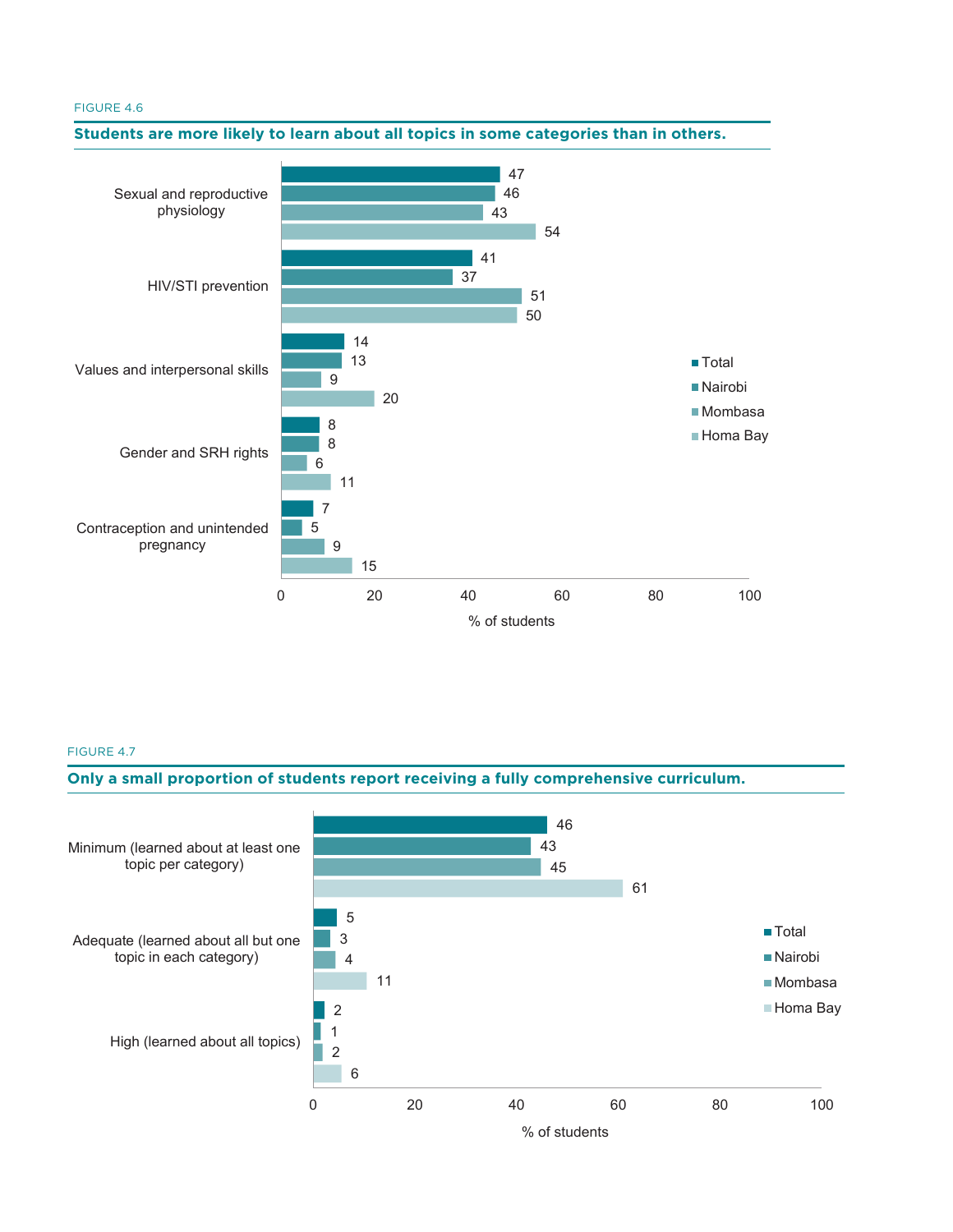#### **teach about condoms, and many teach about the pill;**  FIGURE 4.8



### **Almost all teachers who cover contraceptives teach about condoms, and many teach about the pill; fewer than half teach about other methods.**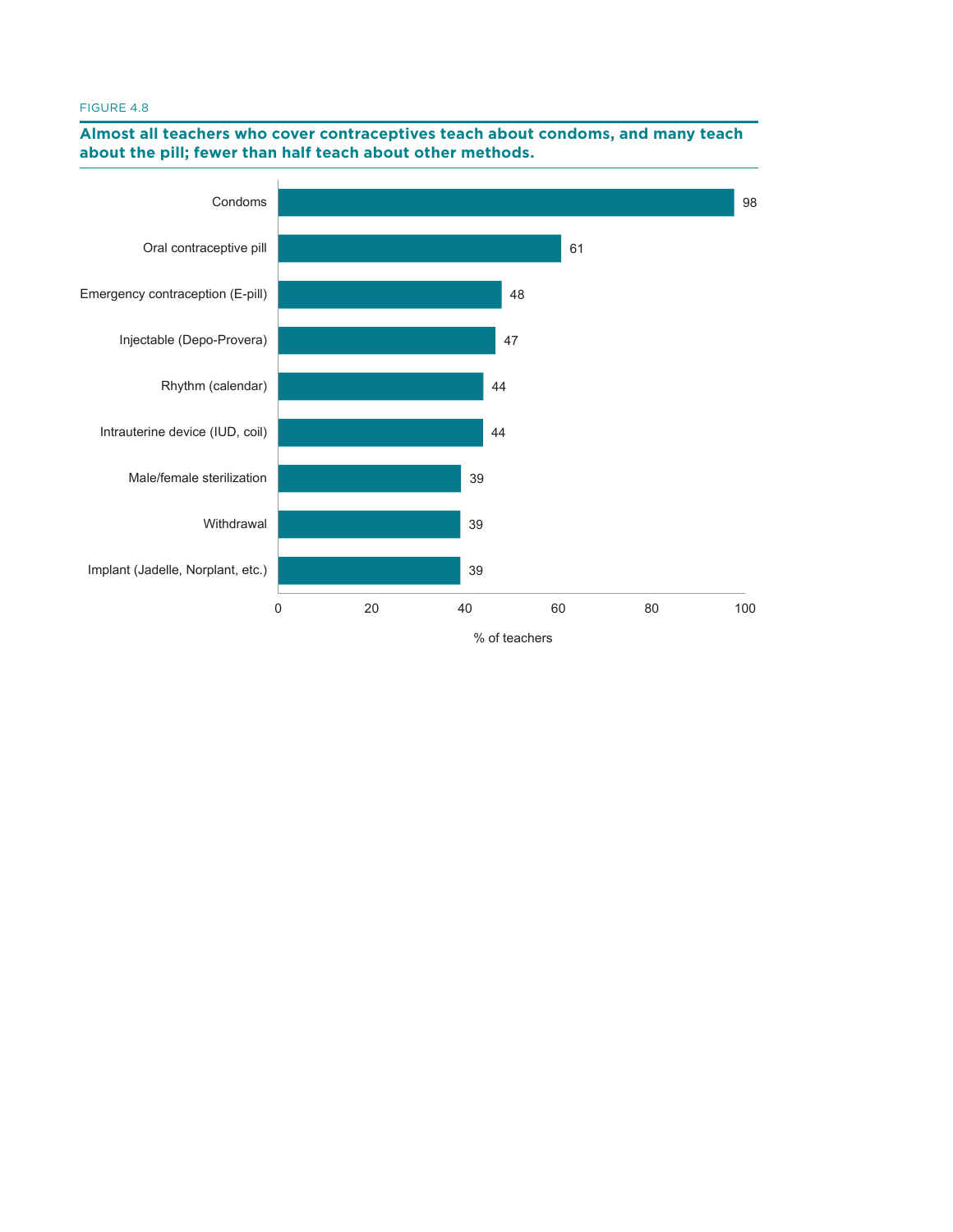#### **FIGURE 4.9. The majority of teachers who cover**  FIGURE 4.9

**contrace the majority of teachers who cover effectives** emphasize that they can be **effective for pregnancy prevention.**



# **FIGURE 4.10. The majority of teachers who**  FIGURE 4.10

### **cover condoms emphasize that condoms alone The majority of teachers who cover condoms emphasize that condoms alone are not effective for pregnancy prevention.**



#### **FIGURE 4.11** The majority of the majority of the majority of the majority of the majority of the majority of the majority of the majority of the majority of the majority of the majority of the majority of the majority of

**The majority of teachers who cover condoms emphasize that they can be effective for HIV/STI prevention.**



#### FIGURE 4.12 **FIGURE 4.12. The majority of teachers who**





*Note:* Percentages do not add to 100 because of rounding.